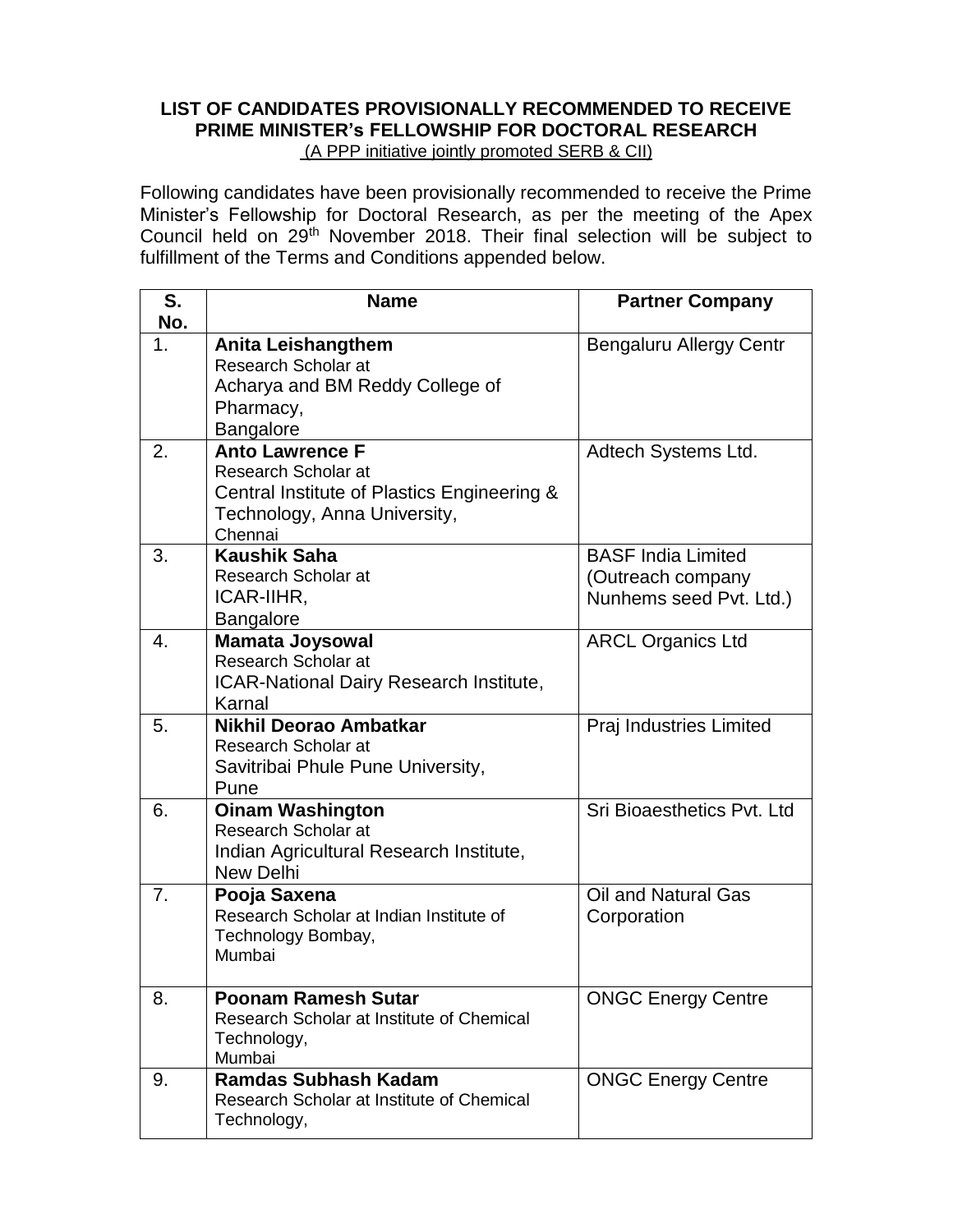|     | Mumbai                                                                                                |                                                                     |
|-----|-------------------------------------------------------------------------------------------------------|---------------------------------------------------------------------|
| 10. | Sameer Ranjan Misra<br>Research Scholar at Indian Agricultural<br>Research Institute,<br>New Delhi    | <b>PI Industries Ltd</b>                                            |
| 11. | <b>Sandesh Vishnu Sutar</b><br>Research Scholar at Institute of Chemical<br>Technology,<br>Mumbai     | <b>ONGC Energy Centre</b>                                           |
| 12. | Shashi Bhushan Gunjan<br>Research Scholar at Indian Institute of<br>Technology Madras,<br>Chennai     | <b>Micromatic Grinding</b><br>Technologies Ltd.                     |
| 13. | <b>Shubham Arun Kalore</b><br>Research Scholar at Indian Institute of<br>Science,<br><b>Bangalore</b> | <b>Maccaferri Environmental</b><br><b>Solutions Private Limited</b> |
| 14. | <b>Venus Mohan Chaudhary</b><br>Research Scholar at Institute of Chemical<br>Technology,<br>Mumbai    | <b>ONGC Energy Centre</b>                                           |

# Terms and Conditions

## **Eligibility**

- 1. Candidates should be enrolled in full-time PhD course, for not more than 14 months from the date of application, in Science / Technology / Engineering / Agriculture / Medicine stream in any recognized Indian university or institute or research laboratory in India.
- 2. They should also have identified an industry partner who is willing to support their research with scholarship amount equivalent to that being provided by SERB.
- 3. The proposed research topic should qualify on criteria of industrial relevance.
- 4. The candidate should be willing to work in / with industry on specific projects.
- 5. The selected Fellow will cease to receive any other scholarship or salary from any source which he / she may be receiving before the award of the Prime Minister's Fellowship.

#### **Intellectual Property Rights**

6. All issues pertaining to IP arising out of the research project will be decided mutually by the industry partner, institute and the researcher. They will be required to sign an agreement on plain paper listing out the timelines for the researcher and the sharing of intellectual property.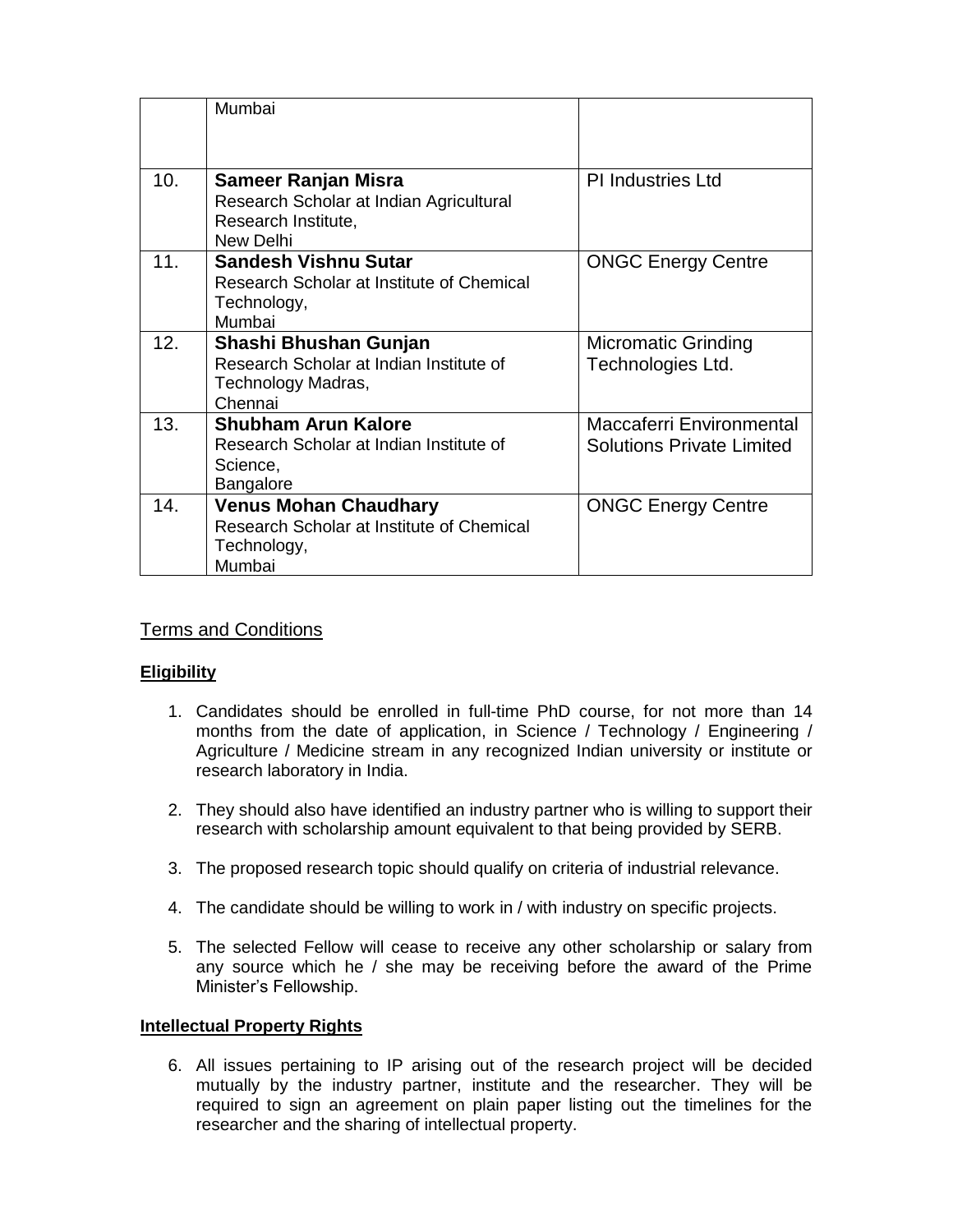7. All publications / patents by the Fellow, arising from the work under this Fellowship must contain an acknowledgement of funding from SERB, Industry and CII.

#### **Review Process**

- 8. The Fellow will be required to submit a written progress report to the Apex Council every academic year.
- 9. Based on this, there will be an annual review of the progress made.
- 10. Subsequent release of funds will be based on the satisfactory progress of the work done and letters of recommendation from research guide and industry mentor / guide.

### **Transfer to other Institute**

11. Once accepted, the offer for implementing the Prime Minister's Fellowship at a particular university / institute / laboratory in the country will not be allowed to be transferred to any other university / institute / laboratory.

## **General Terms**

- 12. The Prime Minister's Fellowship shall be tenable for a maximum period of four years or completion of the PhD programmes (i.e. till the final defence of the PhD thesis), whichever is earlier.
- 13. It will be the responsibility of the Fellow's guide and the host institute to ensure that if the Fellow leaves his / her institution, or is not dedicating sufficient time or effort to the project, the industry partner, industry mentor and CII will be informed immediately.
- 14. If the host institute recognizes that for personal, professional or other reasons the researcher wishes to terminate his / her Fellowship prematurely, then this action should be taken in consultation with CII.
- 15. Should the Fellow be unable for medical reasons to pursue his / her studies in accordance with the Terms and Conditions of the Fellowship, he / she must inform CII within two weeks of such a situation coming to his / her attention. In such situations, CII will have the right to defer (for a maximum period of nine months) or close the Fellowship.
- 16. These Terms and Conditions will be governed by and construed in accordance with the Indian Penal Code and all parties will expressly and irrevocably submit to the word of the Apex Council in case of any dispute. If the dispute remains unresolved, then final arbitration will rest with Secretary, DST.
- 17. Good practices will be observed in relation to data management, protection and security.